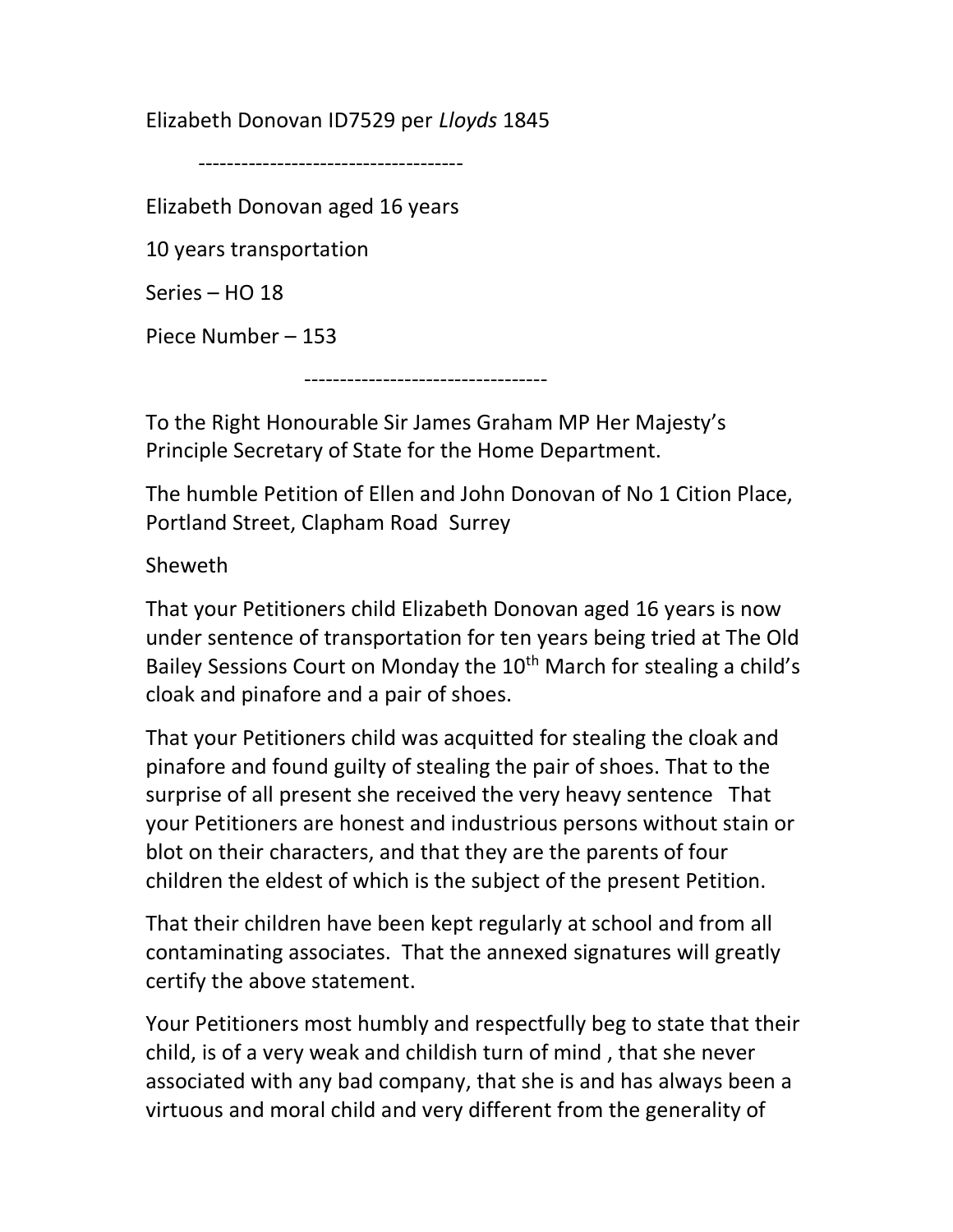persons under similar punishment. That the few pence she got for the article, she ought oranges, apples and nuts, that being afraid to return home she gave herself up to the Policeman at night and told him all that she had been doing., which shows a great want of a sane and sound state of mind – that your Petitioner did not know where their child was until after she was convicted – that she had no one in the Court to speak for her being afraid to let her parents and friends know where she was. That your Petitioners would have employed proper Council had the least knowledge of the unhappy situation of their child, but being ignorant of what had become of her, they are distracted in mind of their daughters dreadful fate. That the legislative never did contemplate in forming the Law, a child so young and so afflicted should be punished in so severe a manner for so small a crime –except they were disgraced and destitute and incorrigible characters – that His Lordship (the Judge) must have been under the impression that the child was of loose character, and friendless and houseless on account of no person being in the Court to speak for her, and the child herself being overpowered with grief so as to prevent her saying anything in mitigation or giving one explanation of any kind., also his Lordship could not have passed so terrific a sentence that the child has a comfortable but humble home and is not at all the character which would merit such a dreadful sentence . That your Petitioner earnestly implores to have the above statement of facts taken into your most earnest and merciful consideration and that the mercy of the Crown may be extended to their poor unhappy child in any form that your wisdom may be deemed proper and not to have her sent out of the Country, that should your bountiful mercy be so far extended they will on her return to their keep the most arduous and vigilant watch on her actions ever after – that the Almighty God may pour his choicest and greatest blessing on you – and your humble Petitioners as in duty will ever pray.

----------------------------------

A Cotton MA – Belgian Chapel